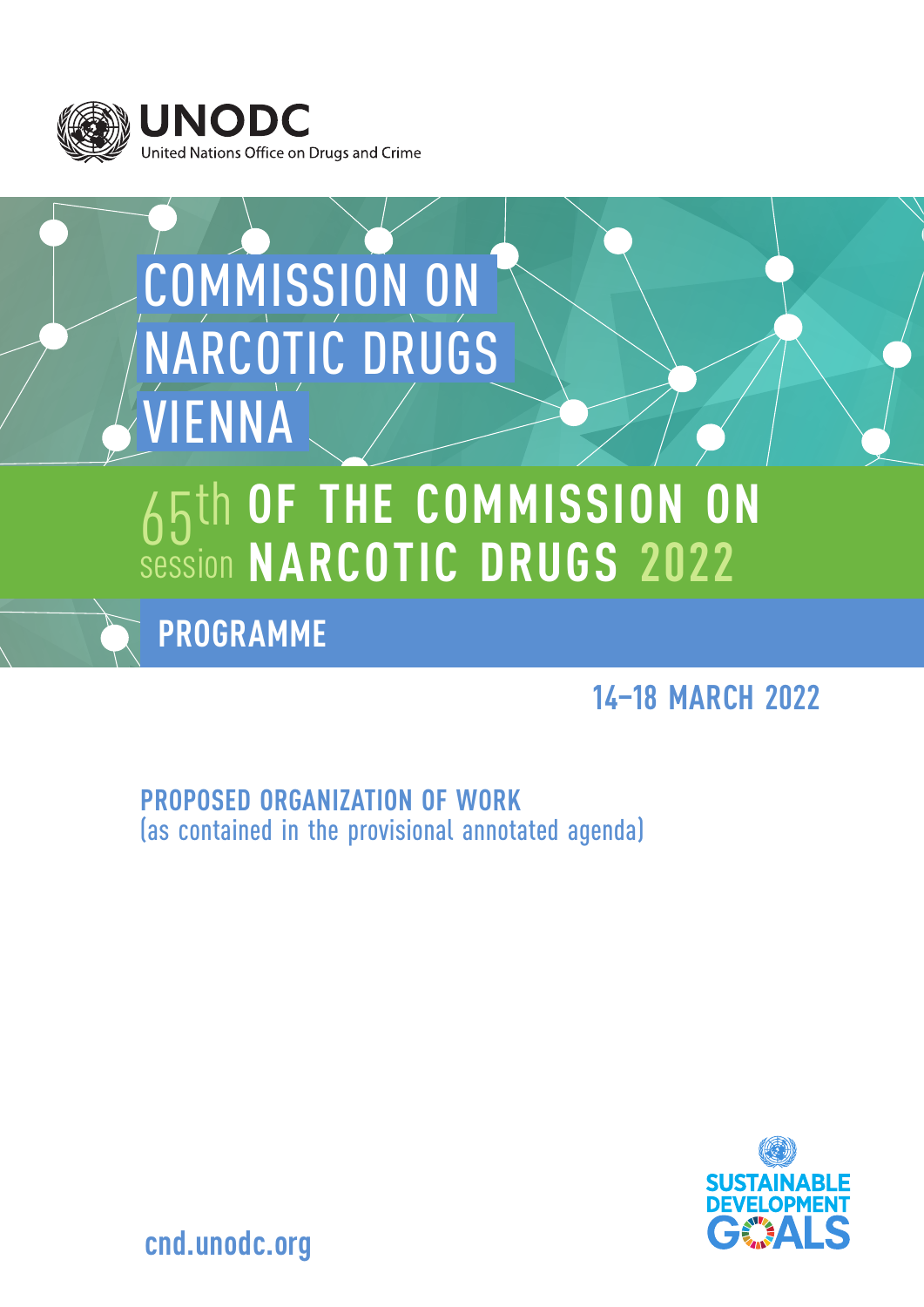## PROPOSED ORGANIZATION OF WORK FOR THE SIXTY-FIFTH SESSION OF THE COMMISSION ON NARCOTIC DRUGS, 14–18 MARCH 2022

## MONDAY, 14 MARCH

| $10 a.m. -$<br>$12$ noon | OPENING OF THE SIXTY-FIFTH SESSION OF THE<br><b>COMMISSION ON NARCOTIC DRUGS</b><br><i>Item 1.</i> Election of officers |                                                           |
|--------------------------|-------------------------------------------------------------------------------------------------------------------------|-----------------------------------------------------------|
|                          | Item 2. Adoption of the agenda and other organizational matters                                                         |                                                           |
|                          | <i>Item 3.</i> General debate                                                                                           |                                                           |
| $2 - 4$ p.m.             | <i>Item 3.</i> General debate (continued)                                                                               | Consideration of<br>draft resolutions                     |
| $6 - 8 p.m.$             | Item 3. General debate (continued)                                                                                      | Consideration of<br>draft resolutions<br><i>continued</i> |

## OPERATIONAL SEGMENT

## TUESDAY, 15 MARCH

| $10 a.m. -$<br>12 noon | Item 4. Strategic management, budgetary and administrative questions<br>Work of the standing open-ended intergovernmental working group on<br>lal<br>improving the governance and financial situation of the United Nations Office<br>on Drugs and Crime<br>Directives on policy and budgetary issues for the drug programme of the<br>lbl<br>United Nations Office on Drugs and Crime<br>Working methods of the Commission<br>lc]<br>Staff composition of the United Nations Office on Drugs and Crime and<br>ldl<br>other related matters | Consideration of<br>draft resolutions<br>(continued)      |
|------------------------|---------------------------------------------------------------------------------------------------------------------------------------------------------------------------------------------------------------------------------------------------------------------------------------------------------------------------------------------------------------------------------------------------------------------------------------------------------------------------------------------------------------------------------------------|-----------------------------------------------------------|
| $2 - 4$ p.m.           | Item 4. Strategic management, budgetary and administrative questions (continued)                                                                                                                                                                                                                                                                                                                                                                                                                                                            | Consideration of<br>draft resolutions<br><i>continued</i> |

| <b>NORMATIVE SEGMENT</b> |  |                                                                                                                                                                                                                                                                                                                                                                                                                                                                                                                                                                                                                                                                                                     |                                                      |  |
|--------------------------|--|-----------------------------------------------------------------------------------------------------------------------------------------------------------------------------------------------------------------------------------------------------------------------------------------------------------------------------------------------------------------------------------------------------------------------------------------------------------------------------------------------------------------------------------------------------------------------------------------------------------------------------------------------------------------------------------------------------|------------------------------------------------------|--|
| $2 - 4$ p.m.             |  | <i>Item 5.</i> Implementation of the international drug control treaties<br>Changes in the scope of control of substances<br>lal<br>Challenges and future work of the Commission on Narcotic Drugs, the<br> b <br>World Health Organization and the International Narcotics Control Board in<br>the review of substances for possible scheduling recommendations<br>International Narcotics Control Board<br> c <br>International cooperation to ensure the availability of narcotic drugs and<br>$\lceil d \rceil$<br>psychotropic substances for medical and scientific purposes while preventing<br>their diversion<br>Other matters arising from the international drug control treaties<br>lel | Consideration of<br>draft resolutions<br>(continued) |  |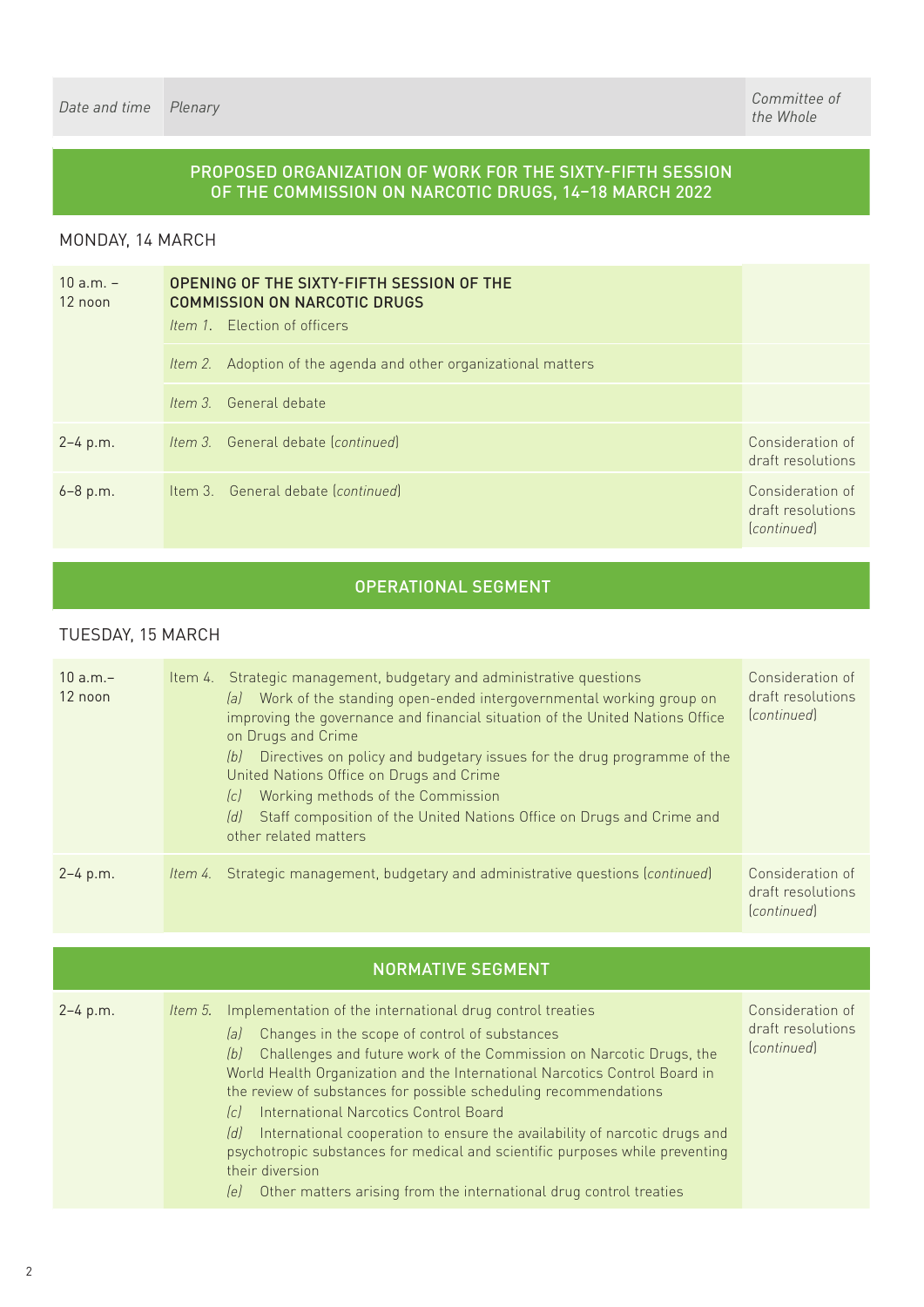draft resolutions (*continued*)

## WEDNESDAY, 16 MARCH

| $10 a.m. -$<br>12 noon | <i>Item 5.</i> Implementation of the international drug control treaties (continued)                                                                                                                                                                                                                                                                      | Consideration of<br>draft resolutions<br><i>continued</i> |
|------------------------|-----------------------------------------------------------------------------------------------------------------------------------------------------------------------------------------------------------------------------------------------------------------------------------------------------------------------------------------------------------|-----------------------------------------------------------|
| $2 - 4$ p.m.           | <i>Item 5 (a).</i> Implementation of the international drug control treaties: changes in the<br>scope of control of substances<br>Item 6. Follow-up to the implementation at the national, regional and international<br>levels of all commitments, as reflected in the Ministerial Declaration of 2019, to<br>address and counter the world drug problem |                                                           |
| $5 - 7 p.m.$           | Item 6. Follow-up to the implementation at the national, regional and international<br>levels of all commitments, as reflected in the Ministerial Declaration of 2019, to<br>address and counter the world drug problem (continued)                                                                                                                       | Consideration of<br>draft resolutions<br><i>continued</i> |

# THURSDAY, 17 MARCH

| $10 a.m. -$<br>12 noon | Item 6. Follow-up to the implementation at the national, regional and international<br>levels of all commitments, as reflected in the Ministerial Declaration of 2019, to<br>address and counter the world drug problem (continued) | Consideration of<br>draft resolutions<br><i>continued</i> |
|------------------------|-------------------------------------------------------------------------------------------------------------------------------------------------------------------------------------------------------------------------------------|-----------------------------------------------------------|
| $2 - 4$ p.m.           | Item 6. Follow-up to the implementation at the national, regional and international<br>levels of all commitments, as reflected in the Ministerial Declaration of 2019, to<br>address and counter the world drug problem (continued) | Consideration of<br>draft resolutions<br>(continued)      |
|                        | Item 7. Inter-agency cooperation and coordination of efforts in addressing and<br>countering the world drug problem                                                                                                                 |                                                           |
| $5 - 7$ p.m.           | Item 7. Inter-agency cooperation and coordination of efforts in addressing and<br>countering the world drug problem (continued)                                                                                                     | Consideration of<br>draft resolutions<br>(continued)      |
|                        | Recommendations of the subsidiary bodies of the Commission<br>ltem 8.                                                                                                                                                               |                                                           |

# FRIDAY, 18 MARCH

| $10 a.m. -$<br>12 noon | Item 9. Contributions by the Commission to the work of the Economic and Social<br>Council, in line with General Assembly resolution 72/305, including follow-up to and<br>review and implementation of the 2030 Agenda for Sustainable Development | Consideration of<br>draft resolutions<br>(continued) |
|------------------------|----------------------------------------------------------------------------------------------------------------------------------------------------------------------------------------------------------------------------------------------------|------------------------------------------------------|
| $2 - 4$ p.m.           | Item 10. Provisional agenda for the sixty-sixth session of the Commission                                                                                                                                                                          | Consideration of<br>draft resolutions<br>(continued) |
|                        | Other business<br>Item $11$                                                                                                                                                                                                                        |                                                      |
| $5 - 7$ p.m.           | Adoption of the report of the Commission on its sixty-fifth session<br>Item $12.$                                                                                                                                                                  |                                                      |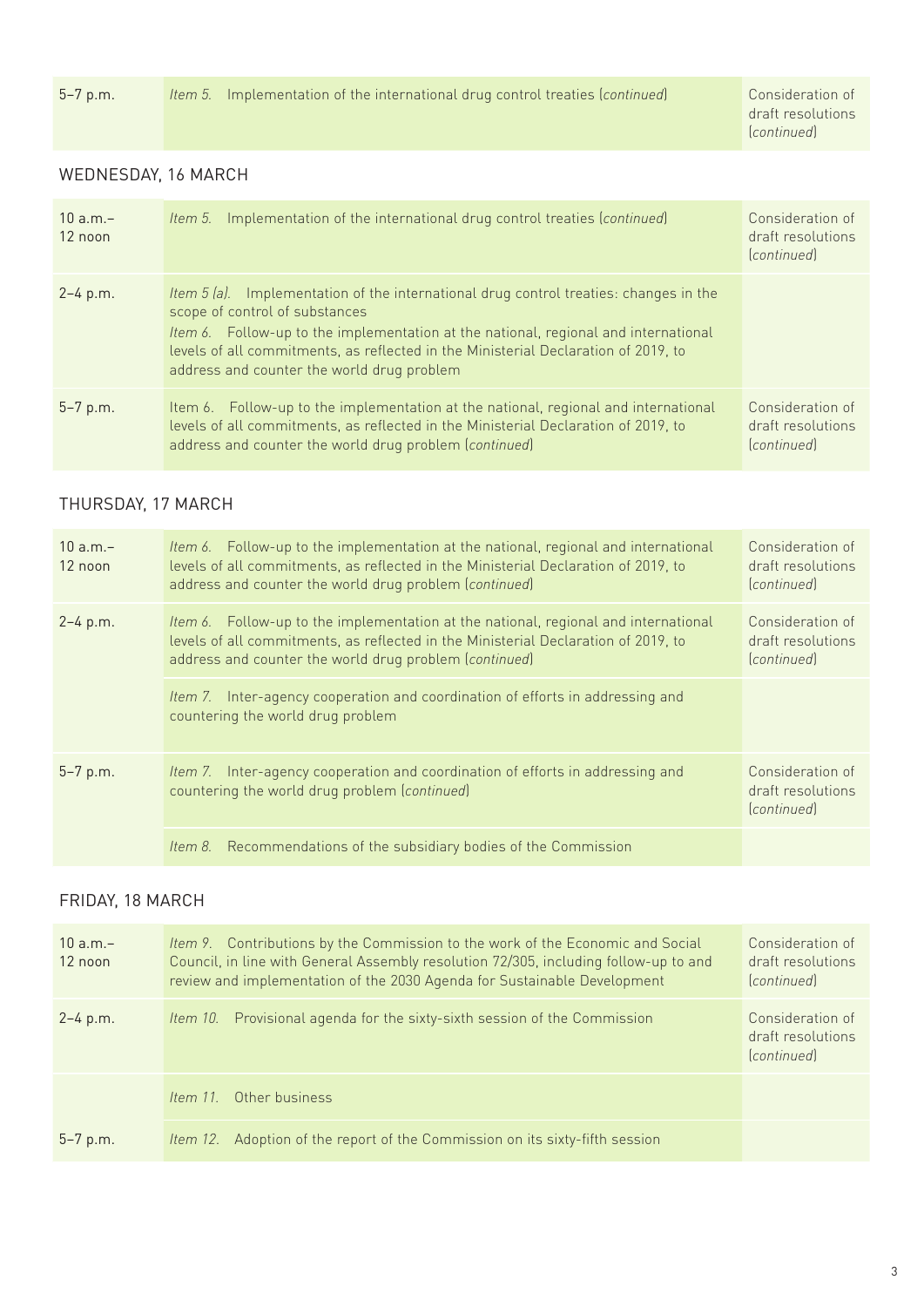# SIDE EVENTS

| <b>MONDAY, 14 MARCH</b>  | <b>AFTERNOON</b>                                                                                                                                                                                                                                                                                                 |
|--------------------------|------------------------------------------------------------------------------------------------------------------------------------------------------------------------------------------------------------------------------------------------------------------------------------------------------------------|
|                          | JOINT CALL - SCALING UP THE IMPLEMENTATION OF INTERNATIONAL DRUG POLICY COMMITMENTS ON IMPROVING THE<br>AVAILABILITY OF AND ACCESS TO CONTROLLED SUBSTANCES FOR MEDICAL AND SCIENTIFIC PURPOSES                                                                                                                  |
|                          | Organized by the Chair of the Commission on Narcotic Drugs with the support of the UNODC Secretariat to the Governing Bodies                                                                                                                                                                                     |
|                          | <b>NATIONAL POLICY AGAINST DRUGS BY 2030</b>                                                                                                                                                                                                                                                                     |
|                          | Organized by Peru                                                                                                                                                                                                                                                                                                |
|                          | INCREASING SOCIAL CAPITAL THROUGH PROTECTIVE FACTORS OF DRUG USE INITIATION                                                                                                                                                                                                                                      |
| $12.15 -$                | Organized by Iceland with the support of Chile, and Movendi International, Institute Utrip, the National Authority for the Campaign<br>Against Alcohol and Drug Abuse, Planet Youth and the UNODC Prevention, Treatment and Rehabilitation Section                                                               |
| 1.05 p.m.                | CASC NETWORK: FACILITATING INTERREGIONAL JUDICIAL COOPERATION AGAINST DRUG TRAFFICKING FROM THE<br><b>EYE OF THE HURRICANE</b>                                                                                                                                                                                   |
|                          | Organized by the UNODC Global Programme for Strengthening Capacities of Member States to Prevent and Combat Organized and<br>Serious Crime with the support of Uzbekistan                                                                                                                                        |
|                          | ENDING INEQUALITIES FOR PEOPLE WHO USE DRUGS: HOW THE GLOBAL HIV RESPONSE CAN TRANSFORM DRUG POLICY<br><b>(AND VICE VERSA)</b>                                                                                                                                                                                   |
|                          | Organized by the Médecins du monde with the support of Australia, the Netherlands, and the International Network of People who<br>Use Drugs, UNAIDS and the UNODC HIV/AIDS Section                                                                                                                               |
|                          | YOUTH VACCINATION: EQUIPPING TO BUILD YOUTH'S LIFE IMMUNITY TO COPE WITH CHANGES AND RISKY BEHAVIOUR                                                                                                                                                                                                             |
|                          | Organized by Thailand                                                                                                                                                                                                                                                                                            |
|                          | <b>MAINSTREAMING A GENDER PERSPECTIVE IN THE TREATMENT OF DRUG USE DISORDERS</b>                                                                                                                                                                                                                                 |
|                          | Organized by Sweden with the support of Mexico, and the UNODC Prevention, Treatment and Rehabilitation Section and the<br>World Health Organization                                                                                                                                                              |
|                          | IMPACT OF SOCIAL DETERMINANTS OF HEALTH ON SUBSTANCE USE: INNOVATIVE SOLUTIONS TO REDUCE DISPARITIES<br>AND IMPROVE HEALTH OUTCOMES                                                                                                                                                                              |
|                          | Organized by the United States with the support of Canada, Chile, and the UNODC Prevention, Treatment and Rehabilitation Section                                                                                                                                                                                 |
|                          | <b>RAPID EVOLUTION OF DRUG TRAFFICKING IN THE MEKONG</b>                                                                                                                                                                                                                                                         |
|                          | Organized by China with the support of Thailand                                                                                                                                                                                                                                                                  |
|                          | SOUTH AFRICA'S CANNABIS POLICY APPROACH                                                                                                                                                                                                                                                                          |
|                          | Organized by South Africa                                                                                                                                                                                                                                                                                        |
|                          | DRUG TRAFFICKING THROUGH GENDER LENSES: WOMEN'S INVOLVEMENT AND IMPACT ON THEIR LIVES                                                                                                                                                                                                                            |
| $1.10 - 2 p.m.$          | Organized by the UNODC Drug Research Section                                                                                                                                                                                                                                                                     |
|                          | POLICE AND DRUG TREATMENT TOGETHER: THE GLOBAL EMERGENCE OF DEFLECTION AS A HUMANITARIAN CRIME<br><b>REDUCTION APPROACH TO DRUGS</b>                                                                                                                                                                             |
|                          | Organized by the Chicago Treatment Alternatives for Safe Communities Inc. with the support of the Council of Europe - Pompidou Group,<br>the European Institute for Multidisciplinary Studies on Human Rights and Science, the Police, Treatment and Community Collaborative<br>and the Villa Maraini Foundation |
|                          | LET'S TALK ABOUT DRUGS - SUBSTANCE EDUCATION AMONG THE YOUTH                                                                                                                                                                                                                                                     |
|                          | Organized by Youth Organisations for Drug Action with the support of the Eurasian Harm Reduction Association                                                                                                                                                                                                     |
|                          | DEVELOPING AND STRENGTHENING COMMUNITIES TO PREVENT AND REDUCE SUBSTANCE USE THROUGH THE CADCA<br><b>MODEL FOR COMMUNITY CHANGE</b>                                                                                                                                                                              |
|                          | Organized by the Community Anti-Drug Coalitions of America (CADCA) with the support of Associação Pró Coalizões do Brasil                                                                                                                                                                                        |
|                          | <b>IDENTIFYING, TRACKING AND CONTROLLING DRUG PRECURSOR PRODUCTS - GOVERNMENTS AND ENTERPRISES</b><br><b>JOINING FORCES</b>                                                                                                                                                                                      |
|                          | Organized by the Council of Europe - Pompidou Group with the support of OAS - CICAD                                                                                                                                                                                                                              |
| <b>TUESDAY, 15 MARCH</b> | <b>MORNING</b>                                                                                                                                                                                                                                                                                                   |
|                          | <b>PREVENTIVE DRUG EDUCATION: ADAPTING TO THE COVID-19 PANDEMIC</b>                                                                                                                                                                                                                                              |
|                          | Organized by Singapore with the support of the ASEAN Training Center for Preventive Drug Education and the UNODC Prevention,<br>Treatment and Rehabilitation Section                                                                                                                                             |
|                          | EVIDENCE-BASED INTERVENTIONS FOR HIV PREVENTION AMONG PEOPLE WHO INJECT DRUGS AND PEOPLE LIVING IN                                                                                                                                                                                                               |

8 – 8.50 a.m. **CLOSED SETTINGS IN THE MIDDLE EAST AND NORTH AFRICA REGION**

*Organized by the UNODC Regional Office for the Middle East and North Africa*

#### **IN THE SCOPE OF THE COVID-19 PANDEMIC: THE ROLE OF NGOS IN SUBSTANCE USE TREATMENT SERVICES**

*Organized by the Udruzenje gradjana Zeleni polumjesec u Bosni i Hercegovini with the support of Enosh – The Israeli Mental Health Association and the Verein Neubeginn*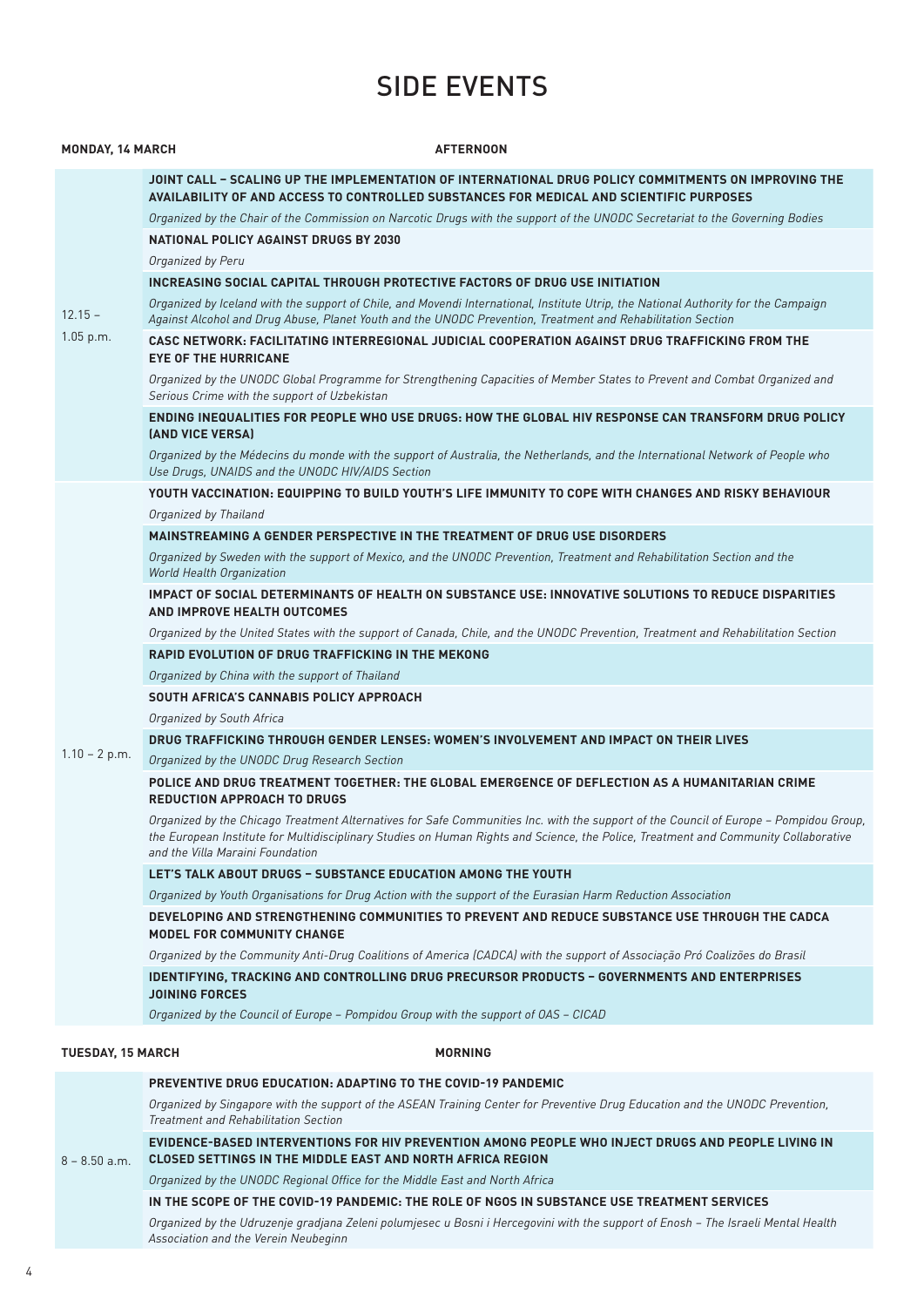#### **COLLABORATION WITH CIVIL SOCIETY AND GOVERNMENTS IN DRUG POLICIES**

*Organized by Lithuania with the support of Czechia, and the Council of Europe – Pompidou Group and the Eurasian Harm Reduction Association*

#### **INTRODUCING THE ASIA-PACIFIC CIVIL SOCIETY COMMON POSITION ON DRUGS**

*Organized by the Vienna NGO Committee on Drugs with the support of Australia, and the Associação de Tratamento de Toxicodependentes de Macau, the International Movement for Advancement of Education Culture Social and Economic Development, the Pakistan Youth Organization and the UNODC Civil Society Unit*

#### **DATA-DRIVEN PREVENTION PROGRAMMES FOR FAMILIES**

*Organized by the Rotarian Action Group Addiction Prevention with the support of Dianova International, the UNODC Prevention, Treatment and Rehabilitation Section, and the World Federation Against Drugs*

#### $9 - 9.50$  a.m. **INCREASING PREVALENCE OF METHAMPHETAMINE USE IN EUROPE AND ASIA**

*Organized by the Turkish Green Crescent Society with the support of EURAD and the UNODC Prevention, Treatment and Rehabilitation Section*

#### **LEGALIZING THE DRUG WARS: A REGULATORY HISTORY OF UNITED NATIONS DRUG CONTROL**

*Organized by the World Society of Victimology with the support of Mexico, and the Global Initiative Against Transnational Organized Crime*

#### **THE GREEN WAVE HITS EUROPE: RECENT CANNABIS REGULATION INITIATIVES IN EUROPE**

*Organized by the Forum Droghe Movimento per il Contenimento dei Danni with the support of the Associazione Luca Coscioni, the International Drug Policy Consortium, the Transnational Institute, the Washington Office on Latin America and the Transform Drug Policy Foundation*

#### **UNDERSTANDING THE STRUGGLES AND SUCCESSES OF FEMALE SUBSTANCE ABUSERS IN THEIR RECOVERY JOURNEY**

*Organized by the Singapore Anti-Narcotics Association with the support of the International Federation of Non-Governmental Organizations for the Prevention of Drug and Substance Abuse and the Turkish Green Crescent Society*

#### **TUESDAY, 15 MARCH AFTERNOON**

 $12.15 -$ 

| <u>FILE TENTION OF OVERDOJEJ AND DROG REEATED DEATHS</u>                                                            |  |
|---------------------------------------------------------------------------------------------------------------------|--|
| Organized by the Netherlands with the support of Czechia, Estonia, Ireland, Slovenia, Sweden and the European Union |  |

#### **PARTNERING FOR DRUG CONTROL – ONE DECADE OF EU-NIGERIA-UNODC COOPERATION TO ADVANCE DRUG USE PREVENTION AND CONTROL**

*Organized by Nigeria with the support of the European Union*

**PREVENTION OF OVERDOSES AND DRUG-RELATED DEATHS**

#### **IMPACT OF CANNABIS LEGALIZATION FROM A SCIENTIFIC PERSPECTIVE**

*Organized by the UNODC Research and Trend Analysis Branch with the support of the International Society for the Study of Drug Policy*

#### **PROMOTING SUSTAINABILITY IN ALTERNATIVE DEVELOPMENT: OUTCOMES OF THE EXPERT GROUP MEETING ON ALTERNATIVE DEVELOPMENT 2022**

*Organized by Germany with the support of Peru, Thailand, and the UNODC Sustainable Livelihoods Unit* 

## **PROMOTING A PUBLIC HEALTH APPROACH IN ADDRESSING AND COUNTERING THE WORLD DRUG PROBLEM**

*Organized by the World Health Organization*

#### **STRENGTHENING ANTI-DRUG COOPERATION IN THE SCO SPACE, SUPPORTING GLOBAL DRUG CONTROL**

*Organized by the Shanghai Cooperation Organization (SCO) with the support of the Russian Federation, Uzbekistan, and the UNODC Regional Section for Europe, West and Central Asia*

#### 1.05 p.m. **REGULATION OF CRYPTOCURRENCIES AND BUILDING CAPACITIES TO COMBAT THE ONLINE ILLEGAL DRUG TRADE IN EASTERN EUROPE**

*Organized by the Organization for Security and Co-operation in Europe*

#### **PERSON-CENTRED INNOVATIONS IN THE THERAPEUTIC COMMUNITY**

*Organized by the World Federation of Therapeutic Communities with the support of the Australasian Therapeutic Communities Association, the Association Proyecto Hombre, Dianova International, the European Federation of Therapeutic Communities, the Federación Latinoamericana de Comunidades Terapéuticas, the Federation of Therapeutic Communities in Asia and the Treatment Communities of America*

#### **FEASIBILITY OF AND NEED FOR LIFE AND SOCIAL SKILLS PROGRAMMES IN THE CONTEXT OF COVID-19 AND LESSONS LEARNED THROUGH THE PANDEMIC**

*Organized by the International Association of Lions Clubs with the support of the UNODC Prevention, Treatment and Rehabilitation Section*

#### **PREVENTING AND INVESTIGATING DIVERSION OF EQUIPMENT USED IN THE ILLICIT MANUFACTURE OF DRUGS: GUIDANCE FOR POLICYMAKERS**

*Organized by the Precursors Control Section of the International Narcotics Control Board with the support of Canada, Germany, Thailand, the United States and Europol*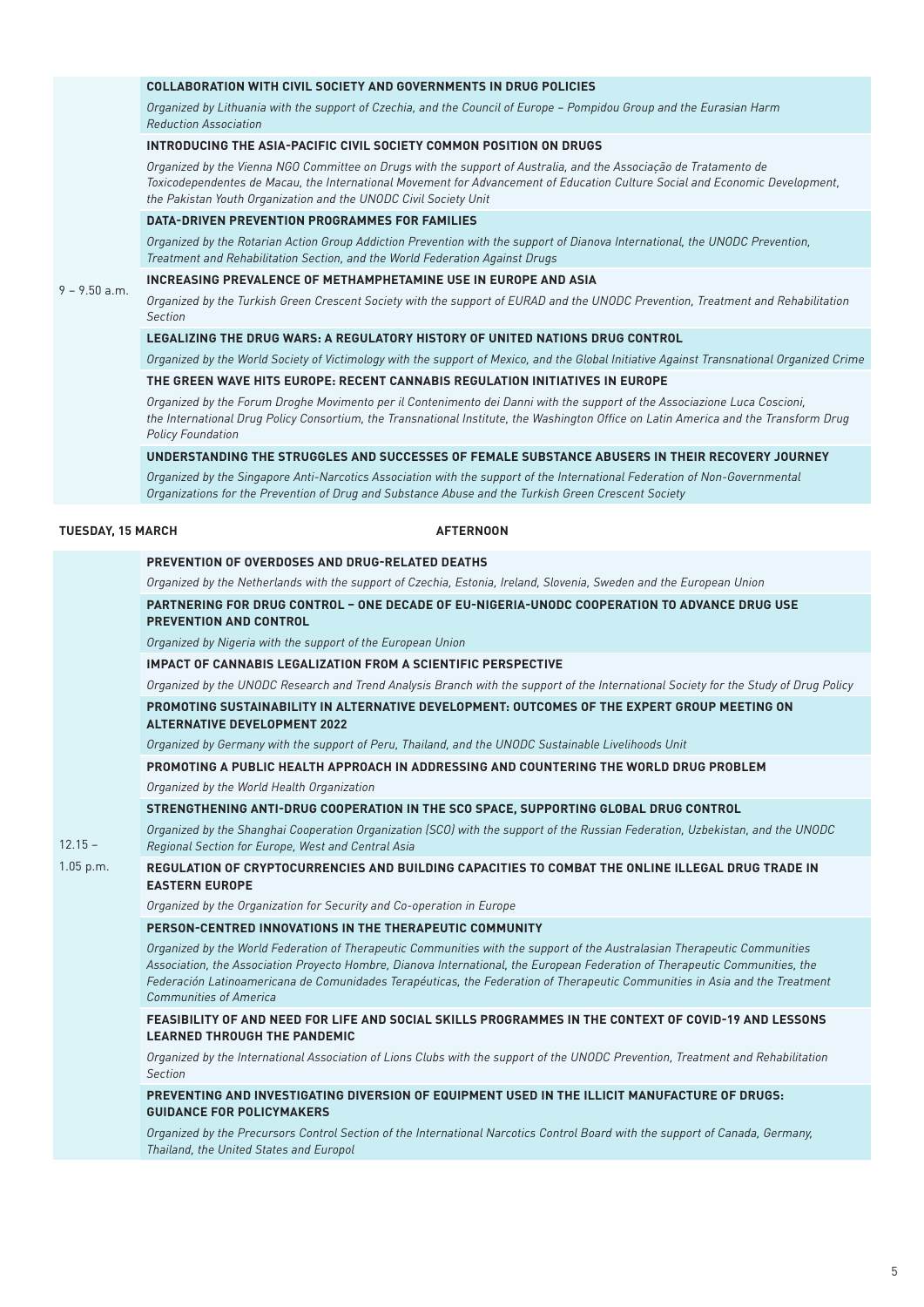|                     | THE HUMANITARIAN APPROACH TO DRUG POLICY: OPPORTUNITIES AND CHALLENGES FOR EFFECTIVE COOPERATION<br><b>BETWEEN PUBLIC AUTHORITIES AND HEALTH-BASED ORGANIZATIONS</b>                                                                                               |
|---------------------|--------------------------------------------------------------------------------------------------------------------------------------------------------------------------------------------------------------------------------------------------------------------|
|                     | Organized by Italy with the support of the Council of Europe - Pompidou Group, the International Federation of the Red Cross and<br>Red Crescent Societies, the UNODC Prevention, Treatment and Rehabilitation Section and the Vienna NGO Committee on Drugs       |
|                     | LINKS BETWEEN DRUGS AND THE ENVIRONMENT                                                                                                                                                                                                                            |
|                     | Organized by the UNODC Division for Policy Analysis and Public Affairs with the support of France and Germany                                                                                                                                                      |
|                     | <b>EARLY PREVENTION: DEVELOPMENT OF A NEW PARADIGM</b>                                                                                                                                                                                                             |
|                     | Organized by Slovenia with the support of Bosnia and Herzegovina, France, Serbia, the European Union, and Institute Utrip and the<br><b>UNODC</b> Prevention, Treatment and Rehabilitation Section                                                                 |
|                     | LEAVING NO ONE BEHIND: THE RIGHTS-BASED AND DEVELOPMENT-ORIENTED APPROACH OF THE EUROPEAN UNION TO<br>DRUG POLICIES IN COOPERATION INITIATIVES IN CENTRAL ASIA, LATIN AMERICA AND THE CARIBBEAN                                                                    |
|                     | Organized by Spain with the support of Germany, Paraguay, and the European Union and the European Union Delegation to Kyrgyzstan                                                                                                                                   |
|                     | <b>PRESENTATION OF ANNUAL DRUG REVIEW FOR 2021</b>                                                                                                                                                                                                                 |
|                     | Organized by Tajikistan                                                                                                                                                                                                                                            |
| $1.10 - 2 p.m.$     | HUMAN RIGHTS: THE RIGHT TO EQUITABLE HEALTH, SOCIAL AND JUSTICE REMEDIES FOR PEOPLE WHO USE DRUGS                                                                                                                                                                  |
|                     | Organized by Malta with the support of Canada, Portugal, Switzerland and the Council of Europe - Pompidou Group                                                                                                                                                    |
|                     | COMMUNITY EMPOWERMENT IN PROVIDING LOW-THRESHOLD AND PRIMARY DRUG TREATMENT                                                                                                                                                                                        |
|                     | Organized by Indonesia with the support of Japan and the UNODC Prevention, Treatment and Rehabilitation Section                                                                                                                                                    |
|                     | THE IMPORTANCE OF PURSUING THE PROCEEDS OF CRIME WITHIN THE DRUG TRAFFICKING VALUE CHAIN                                                                                                                                                                           |
|                     | Organized by Colombia and Costa Rica                                                                                                                                                                                                                               |
|                     | DRUG TRAFFICKING AND ILLICIT TRAFFICKING OF FIREARMS: A CRIMINAL MARKET APPROACH                                                                                                                                                                                   |
|                     | Organized by Mexico                                                                                                                                                                                                                                                |
|                     | <b>INCORPORATION OF GENDER PERSPECTIVE IN DRUG POLICIES</b>                                                                                                                                                                                                        |
|                     | Organized by the Executive Secretariat of the Inter-American Drug Abuse Control Commission, the Secretariat for Multidimensional<br>Security of the Organization of American States with the support of Canada, Costa Rica, Mexico, Paraguay and the United States |
|                     | THE ROLE OF CARICC IN COMBATING DRUG TRAFFICKING, TRANSNATIONAL ORGANIZED AND ASSOCIATED TERRORISM AT<br>REGIONAL AND INTERREGIONAL LEVELS WITH PARTICULAR FOCUS ON THE NORTHERN ROUTE                                                                             |
|                     | Organized by the Central Asian Regional Information and Coordination Centre for Combating Illicit Trafficking of Narcotic Drugs,<br>Psychotropic Substances and their Precursors (CARICC)                                                                          |
|                     |                                                                                                                                                                                                                                                                    |
| WEDNESDAY, 16 MARCH | <b>MORNING</b>                                                                                                                                                                                                                                                     |
|                     | UNODC ENGAGEMENT AND SUPPORT FOR STABILITY IN AFGHANISTAN POST-15 AUGUST 2021, UNDER THE "TRANSITIONAL<br>ENGAGEMENT FRAMEWORK" BY MEETING BASIC HUMAN NEEDS TO ADDRESS THE DRUG PROBLEM                                                                           |
|                     | Organized by the UNODC Country Office of Afghanistan                                                                                                                                                                                                               |
|                     | <b>CAUSE AND EFFECT - MAKING THE CASE FOR EVIDENCE-BASED DRUG POLICY</b>                                                                                                                                                                                           |
| $8 - 8.50$ a.m.     | Organized by the Fields of Green for ALL NPC with the support of the Veterans Action Council                                                                                                                                                                       |
|                     | DRUG POLICIES IN CONTEXT: POVERTY, CRIMINALIZATION AND DISCRIMINATION AGAINST WOMEN                                                                                                                                                                                |
|                     | Organized by the Equis: Justicia para las Mujeres with the support of the Washington Office on Latin America                                                                                                                                                       |
|                     | CURRENT CHALLENGES OF ASIA AS A TRANSIT DRUG TRAFFICKING REGION: IMPACTS ON DRUG USE                                                                                                                                                                               |
|                     | Organized by ZƏRƏRLI VƏRDIŞLƏRƏ QARŞI ICTIMAI BIRLIYI with the support of the Afghanistan Green Crescent Organization and<br>the Karim Khan Afridi Welfare Foundation                                                                                              |
|                     | ENHANCING INTERNATIONAL AND REGIONAL SUPPORT TO CENTRAL ASIAN STATES IN ADDRESSING THE DESTABILIZING<br><b>INFLUENCE OF THE DRUG TRAFFICKING PROBLEM</b>                                                                                                           |
|                     | Organized by France with the support of Kazakhstan, CARICC, the European Union, INTERPOL and the Paris Pact Initiative of the<br><b>UNODC Regional Section for Europe, West and Central Asia</b>                                                                   |
|                     | DRUG POLICY IN ASIA: THE IMPORTANCE OF INTERSECTIONAL PERSPECTIVES                                                                                                                                                                                                 |
|                     | Organized by the International Women's Rights Action Watch Asia Pacific with the support of the Health and Opportunity Network, the<br>International Drug Policy Consortium and Persatuan Insaf Murni Malaysia                                                     |
| $9 - 9.50$ a.m      | MULTI-SECTOR COLLABORATION TO PRIORITIZE PREVENTION OF SUBSTANCE MISUSE THROUGH THE CADCA COMMUNITY<br><b>CHANGE MODEL</b>                                                                                                                                         |
|                     | Organized by the Uganda Youth Development Link with the support of the Community Anti-Drug Coalitions of America (CADCA)                                                                                                                                           |
|                     | DRIVING CHANGE FROM A SHRINKING SPACE: CHALLENGES TO EFFECTIVE CIVIL SOCIETY PARTICIPATION IN DRUG<br>POLICYMAKING                                                                                                                                                 |

*Organized by the Brussels Federation of Institutions for Drug Addicts with the support of Czechia, the Civil Society Forum on Drugs in the EU, the Council of Europe – Pompidou Group, the European Union and the French NGO Platform on Drug Policy*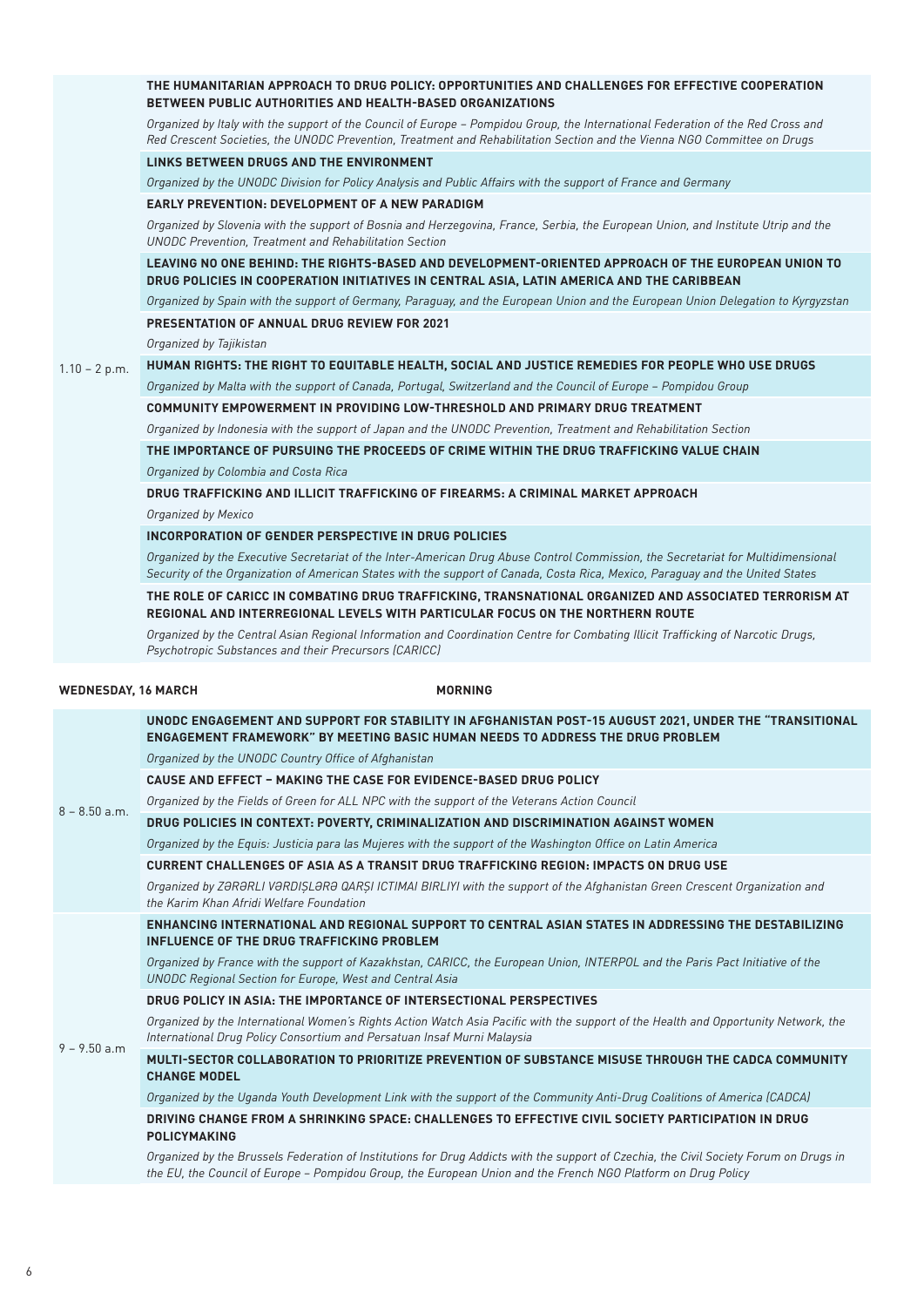|                 | COUNTERING DRUG TRAFFICKING DURING THE COVID-19 PANDEMIC - PAKISTAN'S EXPERIENCE                                                                                                                                                                                                                                                                                                                                                             |
|-----------------|----------------------------------------------------------------------------------------------------------------------------------------------------------------------------------------------------------------------------------------------------------------------------------------------------------------------------------------------------------------------------------------------------------------------------------------------|
|                 | Organized by Pakistan                                                                                                                                                                                                                                                                                                                                                                                                                        |
|                 |                                                                                                                                                                                                                                                                                                                                                                                                                                              |
|                 | STRENGTHENING INTERNATIONAL COOPERATION IN COUNTERING ILLICIT DRUG TRAFFICKING AND DRUG-RELATED<br>MONEY-LAUNDERING WITH THE MISUSE OF INFORMATION AND COMMUNICATIONS TECHNOLOGIES                                                                                                                                                                                                                                                           |
|                 | Organized by the Russian Federation with the support of China and the UNODC Organized Crime Branch                                                                                                                                                                                                                                                                                                                                           |
|                 | THE DRUG SITUATION IN AFGHANISTAN: WHAT IS REALLY GOING ON AND WHAT CAN BE DONE TO ADDRESS IT?                                                                                                                                                                                                                                                                                                                                               |
|                 | Organized by the Programme Development and Management Unit of the UNODC Research and Analysis Branch                                                                                                                                                                                                                                                                                                                                         |
|                 | THE INEQUALITIES THAT DRIVE THE HIV/AIDS EPIDEMIC AMONG PEOPLE WHO USE DRUGS AND PEOPLE IN PRISONS                                                                                                                                                                                                                                                                                                                                           |
|                 | Organized by the UNODC HIV/AIDS Section with the support of the International Network of People who Use Drugs, UNAIDS and the<br>World Health Organization                                                                                                                                                                                                                                                                                   |
|                 | #LEAVING NO ONE BEHIND: ADDRESSING SUBSTANCE USE DISORDERS IN HUMANITARIAN SETTINGS BY PROVIDING ACCESS<br>TO SERVICES FOR DISPLACED POPULATIONS AND HOST COMMUNITIES IN ACUTE AND PROTRACTED EMERGENCIES                                                                                                                                                                                                                                    |
|                 | Organized by the UNODC Prevention, Treatment and Rehabilitation Section with the support of Ecuador, the United States, and the<br>New York NGO Committee on Drugs, the Vienna NGO Committee on Drugs and the World Health Organization                                                                                                                                                                                                      |
| $12.15 -$       | THE GLOBAL DRUG POLICY INDEX 2021: A GLOBAL TOOL FOR EVALUATION AND ACCOUNTABILITY                                                                                                                                                                                                                                                                                                                                                           |
| 1.05 p.m.       | Organized by the International Drug Policy Consortium with the support of the Eurasian Harm Reduction Association, the Eurasian<br>Network of People Who Use Drugs, the European Network of People who Use Drugs, the Global Drug Policy Observatory, Swansea<br>University, Harm Reduction International, the Middle East and North Africa Harm Reduction Association, the Women and Harm<br>Reduction International Network and Youth RISE |
|                 | CROSS-CUTTING EVIDENCED-BASED INTERVENTIONS ON DRUGS AND CRIME IN AFRICA FOR THE IMPLEMENTATION OF<br>THE UNODC STRATEGIC VISION FOR AFRICA                                                                                                                                                                                                                                                                                                  |
|                 | Organized by the Slum Child Foundation with the support of the UNODC Civil Society Unit and the Vienna NGO Committee on Drugs                                                                                                                                                                                                                                                                                                                |
|                 | THE ROLE OF PSYCHOLOGICAL SUPPORT AND CULTURAL ACTIVITIES AT SCHOOL LEVEL IN THE PREVENTION OF<br><b>DRUG ADDICTION</b>                                                                                                                                                                                                                                                                                                                      |
|                 | Organized by Madinaty with the support of the Green Crescent of Congo, the Moroccan Green Crescent and the Stardom Association                                                                                                                                                                                                                                                                                                               |
|                 | SOCIAL SUPPORT EXPERIENCES OF HOMELESS PEOPLE WHO USE DRUGS                                                                                                                                                                                                                                                                                                                                                                                  |
|                 | Organized by the Rebirth Charity Society with the support of the European Treatment Centres for Drug Addiction and Mental Health and<br>the World Federation Against Drugs                                                                                                                                                                                                                                                                   |
|                 | STIGMATIZATION FACING WOMEN WHO USE DRUGS: THE NEED FOR TAILOR-MADE TREATMENT SERVICES                                                                                                                                                                                                                                                                                                                                                       |
|                 | Organized by Pertubuhan Bulan Sabit Hijau Malaysia with the support of the Green Crescent Foundation (Maldives), the Turkish Green<br>Crescent Society and the Women's Organisations Committee on Alcohol and Drugs Issues                                                                                                                                                                                                                   |
|                 | CUIDAR Y ACOMPAÑAR A LAS PERSONAS EN SITUACIÓN DE CALLE ATRAVESADAS POR CONSUMOS PROBLEMÁTICOS DE<br>DROGAS: HERRAMIENTAS PARA UN ABORDAJE DESDE UNA PERSPECTIVA DE DERECHOS HUMANOS                                                                                                                                                                                                                                                         |
|                 | Organized by Argentina with the support of the Intercambios Civil Association                                                                                                                                                                                                                                                                                                                                                                |
|                 | THE EARLY WARNING SUBSYSTEM OF THE BRAZILIAN NATIONAL SYSTEM OF PUBLIC DRUG POLICY – AN INNOVATION OF<br>A FEDERATIVE COUNTRY                                                                                                                                                                                                                                                                                                                |
|                 | Organized by Brazil                                                                                                                                                                                                                                                                                                                                                                                                                          |
|                 | FACILITATING ACCESS TO EVIDENCE-BASED DEMAND REDUCTION SERVICES FOR MARGINALIZED POPULATIONS                                                                                                                                                                                                                                                                                                                                                 |
|                 | Organized by Canada with the support of Finland, Malta, Mexico, the Netherlands, Norway, Paraguay, Portugal, Switzerland,<br>the United Kingdom, the United States, Uruguay and the European Union                                                                                                                                                                                                                                           |
|                 | ADDRESSING THE GLOBAL SYNTHETIC DRUG PROBLEM: UNODC SYNTHETIC DRUG STRATEGY                                                                                                                                                                                                                                                                                                                                                                  |
|                 | Organized by the UNODC Laboratory and Scientific Service with the support of Canada and the United States                                                                                                                                                                                                                                                                                                                                    |
| $1.10 - 2 p.m.$ | FROM COERCION TO COHESION: INCREASED ACCESS TO HEALTH-CARE SERVICES FOR PEOPLE WITH DRUG USE DISORDERS<br>AND ASSOCIATED MENTAL HEALTH DISORDERS IN CONTACT WITH THE CRIMINAL JUSTICE SETTING                                                                                                                                                                                                                                                |
|                 | Organized by the UNODC Justice Section with the support of Indonesia, Kenya, the United States, and the UNODC Prevention,<br>Treatment and Rehabilitation Section, the African Union Commission, the New York NGO Committee on Drugs, the Vienna NGO<br>Committee on Drugs and the World Health Organization                                                                                                                                 |
|                 | <b>CHALLENGING STIGMA AROUND ADDICTION AND RECOVERY - STRENGTH-BASED APPROACHES</b>                                                                                                                                                                                                                                                                                                                                                          |
|                 | Organized by Proslavi Oporavak with the support of the Aspire - Drug and Alcohol Service Doncaster, the Drug Free America Foundation,<br>the Recovery Connections, the San Patrignano Foundation, the University of Derby and the World Federation Against Drugs                                                                                                                                                                             |
|                 | ONLINE TRAFFICKING OF SYNTHETIC DRUGS AND SYNTHETIC OPIOIDS: A GROWING THREAT                                                                                                                                                                                                                                                                                                                                                                |
|                 | Organized by the UNODC Global Programme on Cybercrime with the support of Canada, the United States and the UNODC Laboratory<br>and Scientific Service                                                                                                                                                                                                                                                                                       |
|                 | ON THE ACCESS TO TRAMADOL AND PREVENTING ITS DIVERSIFICATION TO ILLICIT MARKETS IN THE AFRICA REGION                                                                                                                                                                                                                                                                                                                                         |
|                 | Organized by the Tanzania Green Crescent Community with the support of the African Union Commission, the Green Crescent Health                                                                                                                                                                                                                                                                                                               |

*Development Initiative, the Institute of Leadership and Development and the Rwanda Youth Impact*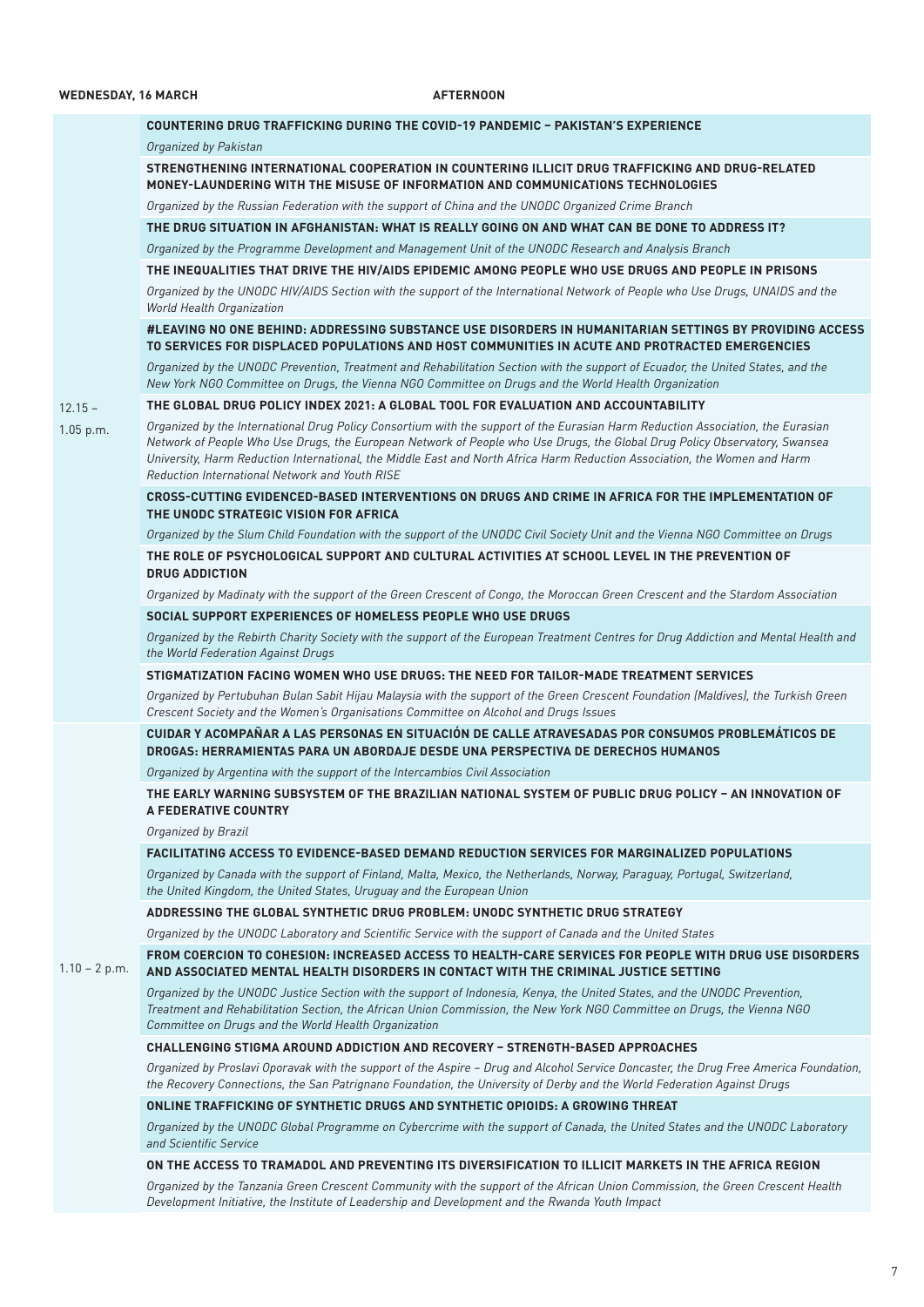#### **CHALLENGING THE CRIMINALIZATION OF POVERTY AND MARGINALIZATION IN AFRICA – AND BEYOND**

*Organized by Penal Reform International with the support of Ghana, the African Policing Civilian Oversight Forum and the International Drug Policy Consortium*

#### **MAPPING OF DRUG-ASSOCIATED DISORDER TREATMENT SERVICES AND THEIR IMPACT ON HUMAN DEVELOPMENT: JOINT UNDP-UNODC PERNAMBUCO EXPERIENCE IN BRAZIL AND OTHER SUCCESSFUL RESEARCH**

*Organized by the United Nations Development Programme with the support of Brazil and the UNODC Prevention, Treatment and Rehabilitation Section*

#### THURSDAY, 17 MARCH MORNING

|                           | OPERATIONAL ACTIVITIES, TRAINING AND PREVENTION PROJECTS CARRIED OUT BY LAW ENFORCEMENT AND THE FIGHT<br><b>AGAINST NARCO-TERRORISM</b>                                                                                                                  |
|---------------------------|----------------------------------------------------------------------------------------------------------------------------------------------------------------------------------------------------------------------------------------------------------|
| $8 - 8.50$ a.m.           | Organized by Turkey                                                                                                                                                                                                                                      |
|                           | LONG-TERM EFFECTS OF INTRA-UTERUS EXPOSURE TO SYNTHETIC OPIOIDS                                                                                                                                                                                          |
|                           | Organized by the UNODC Liaison Office in Geneva with the support of Canada and the UNODC Laboratory and Scientific Service                                                                                                                               |
|                           | GLOBAL ACCESS TO MEDICINAL CANNABIS: PROGRAMMES, CHALLENGES AND SOLUTIONS                                                                                                                                                                                |
|                           | Organized by the European Coalition for Just and Effective Drug Policies with the support of the Veterans Action Council                                                                                                                                 |
|                           | <b>NARCOTICS RIVER: THE FLOW OF "CAPTAGON" AND THE NEW PSYCHOACTIVE SUBSTANCE "TROPICAMIDE"</b>                                                                                                                                                          |
|                           | Organized by the United Arab Emirates                                                                                                                                                                                                                    |
|                           | PREVENTION OF DRUG TRAFFICKING THROUGH ANTI-CORRUPTION MEASURES IN THE CUSTOMS SERVICE                                                                                                                                                                   |
|                           | Organized by the International Anti-Corruption Academy                                                                                                                                                                                                   |
|                           | CHALLENGES AND OPPORTUNITIES AFTER CANNABIS RECLASSIFICATION: EXPANDING RESEARCH, PROMOTING HIGH<br><b>STANDARDS AND PROTECTING PUBLIC HEALTH</b>                                                                                                        |
| $9 - 9.50$ a.m.           | Organized by the Community Alliances for Drug Free Youth                                                                                                                                                                                                 |
|                           | THE DEATH PENALTY FOR DRUG OFFENCES: LATEST DEVELOPMENTS AND IMPACT ON FOREIGN NATIONALS                                                                                                                                                                 |
|                           | Organized by Harm Reduction International with the support of Australia, Austria, Mexico, New Zealand, the United Kingdom, and the<br>Council of Europe - Pompidou Group and the European Union and the Office of the High Commissioner for Human Rights |
|                           | NORDIC DECRIMINALIZATION AND CRIMINALIZATION MODELS - LESSONS LEARNED                                                                                                                                                                                    |
|                           | Organized by the Foreningen for Human Narkotikapolitikk with the support of the Correlation-European Harm Reduction Network and<br>the International Drug Policy Consortium                                                                              |
| <b>THURSDAY, 17 MARCH</b> | <b>AFTERNOON</b>                                                                                                                                                                                                                                         |
|                           | INCREASING EARLY TREATMENT AND ENGAGEMENT OF OFFENDERS WITH DRUG DEPENDENCE                                                                                                                                                                              |
|                           | Organized by the United Kingdom with the support of Australia, Mexico, Portugal and Singapore                                                                                                                                                            |
|                           | VICTIMS OF TRAFFICKING IN THE DRUG TREATMENT SYSTEM: TOWARDS A COMPREHENSIVE AND INCLUSIVE COVID-19<br><b>HEALTH RESPONSE</b>                                                                                                                            |
|                           | Organized by the UNODC Human Trafficking and Migrant Smuggling Section with the support of the UNODC Prevention, Treatment and<br><b>Rehabilitation Section</b>                                                                                          |
|                           | WON'T SOMEBODY THINK OF THE CHILDREN? YOUTH WELFARE IN DRUG POLICY                                                                                                                                                                                       |
|                           | Organized by Students for Sensible Drug Policy with the support of Canada, Canadian Students for Sensible Drug Policy and Youth RISE<br>(Resource, Information, Support, Education) Limited                                                              |
|                           | YOUNG WOMEN WHO USE DRUGS - BREAKING THE SILENCE                                                                                                                                                                                                         |
| $12.15 -$                 | Organized by Youth RISE (Resource, Information, Support, Education) Limited with the support of the Women and Harm Reduction<br><b>International Network</b>                                                                                             |
| 1.05 p.m.                 | THE SHORTCOMINGS AND SIDE EFFECTS OF SUBSTANCE SCHEDULING                                                                                                                                                                                                |
|                           | Organized by the HIV Legal Network with the support of Canada, the Netherlands, and the Centre on Drug Policy Evaluation, the<br>International Drug Policy Consortium, the Transform Drug Policy Foundation and the Transnational Institute              |
|                           | CHILDREN AND FAMILIES AFFECTED BY PARENTAL DRUG USE: CURRENT GAPS AND PROMISING PRACTICES                                                                                                                                                                |
|                           | Organized by Dianova International with the support of Croatia, Italy, and the Association Proyecto Hombre, the Council of Europe -<br>Pompidou Group and the San Patrignano Foundation                                                                  |
|                           | DRUG ENDANGERED CHILDREN: IDENTIFICATION AND PROGRAMME SUCCESS STORIES                                                                                                                                                                                   |
|                           | Organized by the Drug Free America Foundation with the support of the National Alliance for Drug Endangered Children, the Turkish<br>Green Crescent Society and the World Federation Against Drugs                                                       |
|                           | INCREASING AND ENSURING ACCESS TO ESSENTIAL CONTROLLED MEDICINES, INCLUDING DURING THE CORONAVIRUS<br><b>DISEASE (COVID-19) PANDEMIC</b>                                                                                                                 |
|                           | Organized by El Salvador with the support of the International Association for Hospice and Palliative Care, the Union for International<br>Cancer Control, the UNODC Prevention, Treatment and Rehabilitation Section and the World Health Organization  |
| $1.10 - 2 p.m.$           | SUBREGIONAL COOPERATION STRATEGY (COLOMBIA, COSTA RICA, EL SALVADOR) TO STRENGTHEN THE INTERDICTION OF<br>DRUG TRAFFICKING AND CHEMICAL PRECURSORS: A MODEL TO FOLLOW ON INTERNATIONAL COOPERATION                                                       |
|                           | Organized by El Salvador with the support of Colombia                                                                                                                                                                                                    |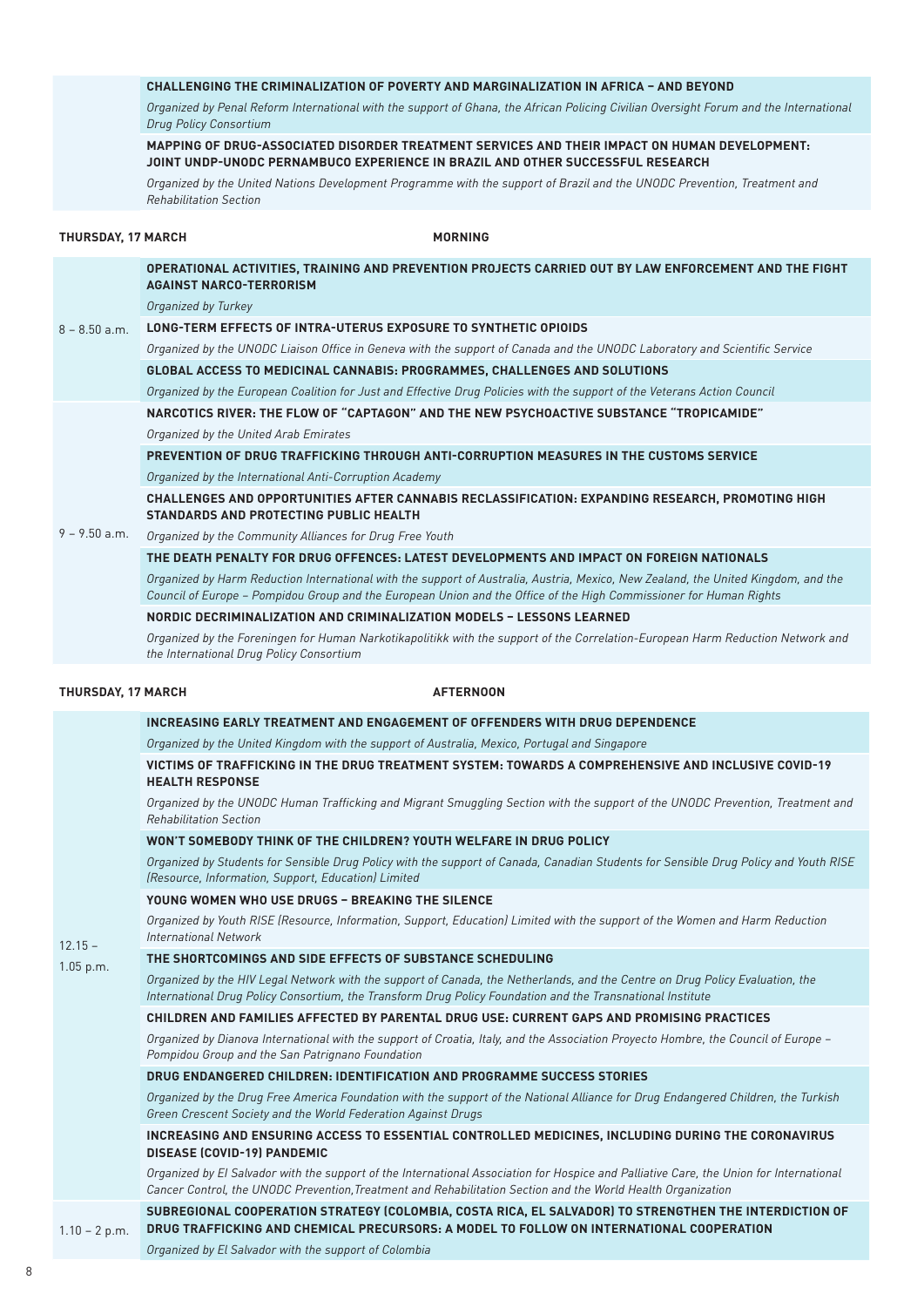#### **NEW APPROACHES TO NATIONAL NEW PSYCHOACTIVE SUBSTANCE CONTROL – WHAT ARE "GENERIC APPROACHES"?**

*Organized by Japan with the support of the United Kingdom, the United States and the International Narcotics Control Board*

#### **DRUG USE, MENTAL HEALTH AND HIV AMONG PEOPLE IN PRISON SETTINGS**

*Organized by Namibia with the support of the UNODC HIV/AIDS Section and the UNODC Prevention, Treatment and Rehabilitation Section*

#### **NATIONAL AND REGIONAL RESPONSES IN PAKISTAN TO DRUGS AND CRIME IN THE LIGHT OF CURRENT REGIONAL CHALLENGES 2022–2025**

*Organized by the UNODC Country Office Pakistan with the support of Pakistan*

#### **PRACTICAL MEASURES FOR THE PROHIBITION OF ARBITRARY DETENTION IN THE CONTEXT OF DRUG CONTROL MEASURES**

*Organized by the Office of the High Commissioner for Human Rights with the support of Canada, Ghana, Switzerland, the United Kingdom, and the Commission of Human Rights of the Philippines, the European Union, Harm Reduction International, the International Centre on Human Rights and Drug Policy, the International Drug Policy Consortium, the International Network of People who Use Drugs, the National Human Rights Commission of Nigeria, Penal Reform International, the United Nations Working Group on Arbitrary Detention, UNAIDS and the World Health Organization*

#### **PROMOTING EVIDENCE-BASED INTERVENTIONS OF CIVIL SOCIETY IN COLLABORATION WITH MEMBER STATES AND INTERNATIONAL ORGANIZATIONS**

 $1.10 - 2 p.m.$ 

*Organized by the Association Proyecto Hombre with the support of Spain, Uruguay, and Dianova International, the Global Research Institute Foundation, the Red Iberoamericana ONGs que trabajan en Drogas y Adicciones, the UNODC Prevention, Treatment and Rehabilitation Section and the Vienna NGO Committee on Drugs*

#### **DECRIMINALIZATION IN THE AMERICAS: TOWARDS A MORE HUMANE DRUG POLICY**

*Organized by the México Unido Contra la Delincuencia with the support of Mexico, and the Centre on Drug Policy Evaluation, Elementa DDHH, the HIV Legal Network and the International Drug Policy Consortium*

#### **GLOBAL RISKS OF CANNABIS COMMERCIALIZATION: LESSONS LEARNED FROM TARGETED MARKETING STRATEGIES TOWARDS WOMEN**

*Organized by the World Federation Against Drugs (WFAD) with the support of the Drug Free America Foundation, Movendi International, Smart Approaches to Marijuana and the Women's Organisations Committee on Alcohol and Drug Issues*

#### **JOINING EFFORTS TO MAKE BETTER DATA ON DRUGS IN AFRICA A REALITY**

*Organized by the African Union Commission with the support of the UNODC Data Development and Dissemination Section and the UNODC Regional Office for West and Central Africa*

#### **RESPONDING TO DRUG-RELATED CHALLENGES IN CYBERSPACE: VULNERABILITIES AND OPPORTUNITIES TO ENGAGE CIVIL SOCIETY**

*Organized by the UNODC Civil Society Unit with the support of Switzerland, and the Alliance of NGOs on Crime Prevention and Criminal Justice and the Vienna NGO Committee on Drugs*

#### **FRIDAY, 18 MARCH MORNING**

| INTERNATIONAL STANDARDS FOR REPORTING CANNABIS AND CANNABIS-RELATED SUBSTANCES FOR MEDICAL PURPOSES |  |
|-----------------------------------------------------------------------------------------------------|--|
|                                                                                                     |  |

*Organized by the INCB Narcotic Control and Estimates Section with the support of Argentina, Australia, Costa Rica, Israel, Germany, Japan, the Netherlands, Paraguay, Portugal, South Africa, Spain, Switzerland, the United Kingdom, the United States, and the African Union Commission, the European Union and the UNODC Laboratory and Scientific Service*

#### **INCREASING USE OF NEW PSYCHOACTIVE SUBSTANCES AMONG YOUTH IN THE AMERICA AND EURASIA REGION**

*Organized by the public association "Green Crescent Society Kyrgyzstan" with the support of Kyrgyzstan, and the Green Crescent Georgia and the Kyrgyz-Turkish Manas University*

#### 8 – 8.50 a.m. **ACCESSIBILITY TO DRUG MARKETS: INCREASING RISK IN THE COVID-19 PANDEMIC ERA**

*Organized by the public association "Zhasylai" with the support of the Community Alliances for Drug Free Youth*

#### **THE IMPACT OF THE COVID-19 PANDEMIC RESTRICTIONS ON DRUG TRAFFICKING AND SOCIAL IMPACT IN SOUTH-EAST ASIA**

*Organized by the International Federation of Non-Governmental Organizations for the Prevention of Drug and Substance Abuse with the support of the Association of Rehabilitation of Drug Abusers of Macau, Persatuan Mencegah Dadah Malaysia and the Singapore Anti-Narcotics Association*

#### **LESSONS LEARNED FROM COMMERCIAL MARIJUANA**

*Organized by Smart Approaches to Marijuana*

#### **THE POSSIBILITIES OF EARLY, PROACTIVE INTERVENTIONS TO REDUCE THE RISK OF DEVELOPING SUBSTANCE USE DISORDERS IN ADOLESCENTS AND YOUNG ADULTS: A PUBLIC MENTAL HEALTH APPROACH**

*Organized by Belgium with the support of Japan, Slovenia, Spain, Sweden, and the European Federation of Addiction Societies, the European Psychiatric Association, the International Society of Addiction Medicine and the UNODC Prevention, Treatment and Rehabilitation Section*

#### 9 – 9.50 a.m. **COMPREHENSIVE AND COORDINATED SCIENTIFIC STRATEGY TO COUNTER DRUG-IMPAIRED DRIVING**

*Organized by Sri Lanka*

**THE ROLE OF LAW ENFORCEMENT AGENTS IN MITIGATING THE COVID-19 PANDEMIC/BUILDING THE CAPACITY OF LAW ENFORCEMENT OFFICERS IN THE CONTEXT OF THE COVID-19 PANDEMIC** 

*Organized by the UNODC Regional Programme Office for Eastern Europe*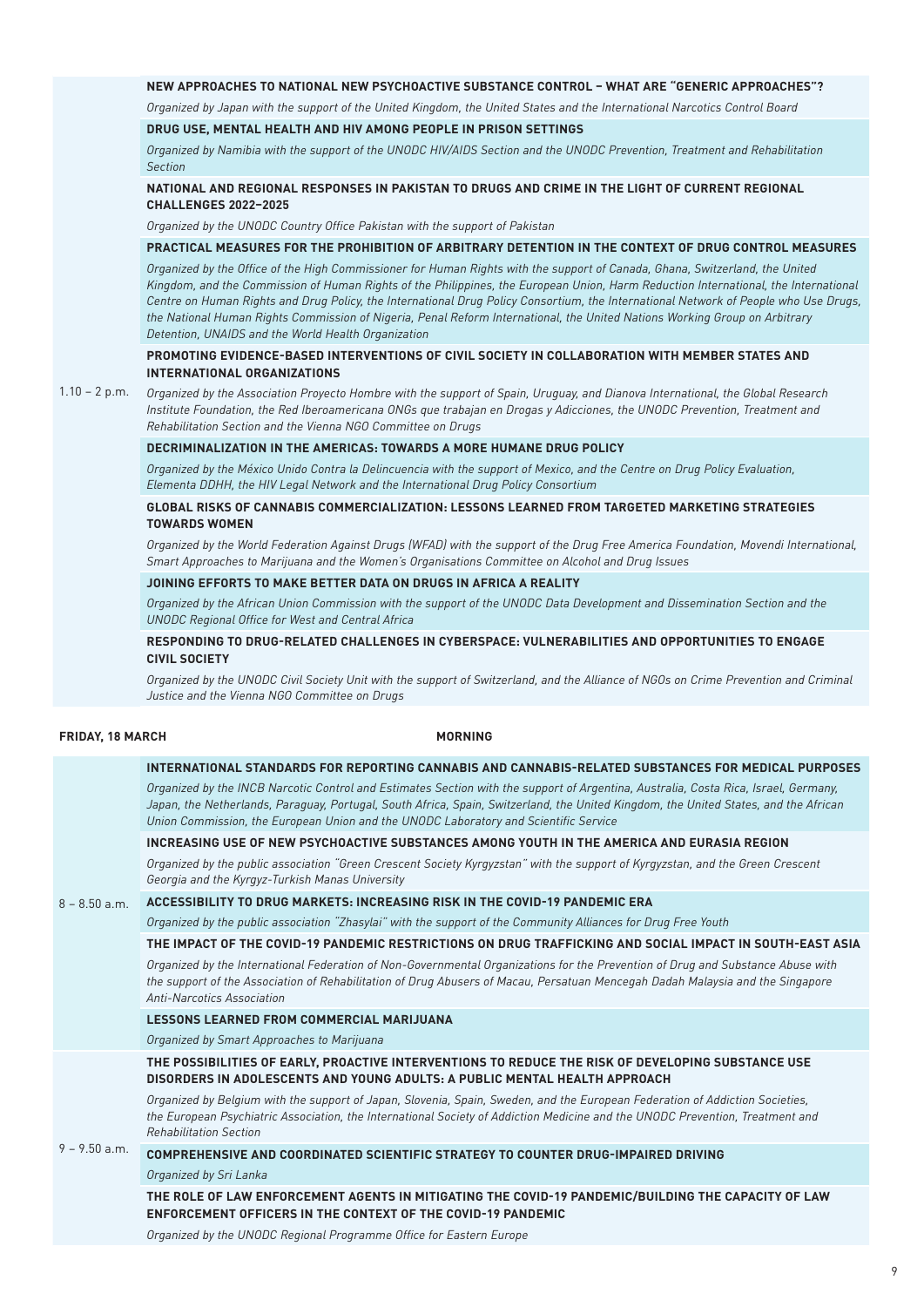| $12.15 -$<br>1.05 p.m. | <b>CONTAINER CONTROL PROGRAMME IMPLEMENTATION SUCCESS CASE - COLOMBIA</b>                                                                                                                                                                                                                                                                                                                                                                                                 |
|------------------------|---------------------------------------------------------------------------------------------------------------------------------------------------------------------------------------------------------------------------------------------------------------------------------------------------------------------------------------------------------------------------------------------------------------------------------------------------------------------------|
|                        | Organized by the UNODC Colombia with the support of Colombia                                                                                                                                                                                                                                                                                                                                                                                                              |
|                        | METHODOLOGICAL GUIDELINES FOR MONITORING THE PRICES OF ILLICIT DRUGS: LESSONS LEARNED AND INSTITUTIONAL<br><b>CHALLENGES</b>                                                                                                                                                                                                                                                                                                                                              |
|                        | Organized by the UNODC Crime Research Section                                                                                                                                                                                                                                                                                                                                                                                                                             |
|                        | UNODC SYNTHETIC DRUG STRATEGY: TACKLING THE GLOBAL SYNTHETIC DRUG PROBLEM THROUGH AIR-CARGO SECURITY<br>AND INTERNATIONAL COOPERATION                                                                                                                                                                                                                                                                                                                                     |
|                        | Organized by the Universal Postal Union with the support of Canada, and the UNODC Laboratory and Scientific Service                                                                                                                                                                                                                                                                                                                                                       |
|                        | IN THE CONTEXT OF ACCESSIBILITY: HOW DIGITAL TOOLS CAN BE USED IN PREVENTION AND INTERVENTION ACTIVITIES                                                                                                                                                                                                                                                                                                                                                                  |
|                        | Organized by the Green Crescent Indonesia Foundation with the support of the Association of Non-Profit Organizations to Facilitate Drug<br>Prevention and Socially Dangerous Behavior, ELEM - Youth in Distress and the Turkish Green Crescent Society                                                                                                                                                                                                                    |
|                        | <b>CANNABIS: NEW PREVENTION POLICIES BETWEEN MYTHS AND FACTS</b>                                                                                                                                                                                                                                                                                                                                                                                                          |
|                        | Organized by the Jordan Anti Drugs Society with the support of Jordan, and Institute Utrip, the Turkish Green Crescent Society and the<br><b>World Federation Against Drugs</b>                                                                                                                                                                                                                                                                                           |
|                        | PEOPLE IN RECOVERY AND STIGMA: BARRIERS AND STRENGTHS IN THEIR PATHWAYS                                                                                                                                                                                                                                                                                                                                                                                                   |
|                        | Organized by the San Patrignano Foundation with the support of Italy, and the Aspire - Drug and Alcohol Service Doncaster, the Drug<br>Free America Foundation, EURAD, the Executive Secretariat of the Inter-American Drug Abuse Control Commission, the Secretariat for<br>Multidimensional Security of the Organization of American States, the NHS Addictions Provider Alliance, Proslavi Oporavak, the<br>University of Derby and the World Federation Against Drugs |
|                        | MITIGATING THE RISKS OF CORPORATE CAPTURE IN EMERGING LEGAL CANNABIS MARKETS                                                                                                                                                                                                                                                                                                                                                                                              |
|                        | Organized by the Transform Drug Policy Foundation with the support of the Global Drug Policy Observatory, Health Limited, the<br>International Drug Policy Consortium, the Transnational Institute and the Washington Office on Latin America                                                                                                                                                                                                                             |
|                        | <b>OPEN WOUND: EXTRAJUDICIAL DRUG WAR KILLINGS IN 2022</b>                                                                                                                                                                                                                                                                                                                                                                                                                |
|                        | Organized by the DRCNet Foundation with the support of the Asian Human Rights Commission, the Associazione Luca Coscioni and<br>the Forum Droghe                                                                                                                                                                                                                                                                                                                          |
|                        | MOTHERHOOD AND DRUG USE: EMERGING RESEARCH AND ON-THE-GROUND EVIDENCE                                                                                                                                                                                                                                                                                                                                                                                                     |
|                        | Organized by Corporación ATS Acción Técnica Social with the support of Instituto RIA                                                                                                                                                                                                                                                                                                                                                                                      |
|                        | RESPONSIBLE LEGAL REGULATION OF DRUGS: A PATHWAY TO GOOD GOVERNANCE AND PLANETARY HEALTH                                                                                                                                                                                                                                                                                                                                                                                  |
|                        | Organized by Health Limited with the support of Instituto RIA and the Transnational Institute                                                                                                                                                                                                                                                                                                                                                                             |
|                        | REACHING GLOBAL AIDS TARGETS THROUGH HARM REDUCTION AND REFORM OF RESTRICTIVE DRUG POLICY<br><b>FRAMEWORKS</b>                                                                                                                                                                                                                                                                                                                                                            |
|                        | Organized by UNAIDS with the support of Harm Reduction International, the International Drug Policy Consortium, the International<br>Network of People who Use Drugs and the World Health Organization                                                                                                                                                                                                                                                                    |
| $1.10 - 2 p.m.$        | THE EXPERIENCE OF UZBEKISTAN IN COMBATING DRUG TRAFFICKING: STRENGTHENING REGIONAL CROSS-BORDER<br><b>COOPERATION TO PREVENT DRUG TRAFFICKING IN CENTRAL ASIA</b>                                                                                                                                                                                                                                                                                                         |
|                        | Organized by Uzbekistan                                                                                                                                                                                                                                                                                                                                                                                                                                                   |
|                        | DRONES, OPEN DATA AND MORE: NOVEL METHODS IN MONITORING ILLICIT CROP CULTIVATION                                                                                                                                                                                                                                                                                                                                                                                          |
|                        | Organized by the UNODC Country Office Bolivia (Plurinational State of) with the support of the UNODC Country Office Nigeria, the<br>UNODC Programme Development and Management Unit and the UNODC Programme Office in Kyrgyzstan                                                                                                                                                                                                                                          |
|                        | PROJECT MEXK54 ILLICIT CROP MONITORING IN THE MEXICAN TERRITORY SYSTEM: ILLICIT CROP MONITORING - 10 YEARS<br>OF MEXICAN GOVERNMENT EFFORTS                                                                                                                                                                                                                                                                                                                               |
|                        | Organized by UNODC Mexico with the support of Mexico                                                                                                                                                                                                                                                                                                                                                                                                                      |
|                        | SHARING THE EXPERIENCES OF BRAZIL AND MEXICO IN SOCIAL PROTECTION AND PEOPLE WHO USE DRUGS IN THE<br><b>CONTEXT OF DETENTION CONTROL HEARINGS</b>                                                                                                                                                                                                                                                                                                                         |
|                        | Organized by the UNODC Liaison and Partnership Office in Brazil with the support of Brazil                                                                                                                                                                                                                                                                                                                                                                                |
|                        | WOMEN WHO USE DRUGS: INTERSECTING INJUSTICE AND OPPORTUNITY                                                                                                                                                                                                                                                                                                                                                                                                               |
|                        | Organized by UN Women with the support of Australia, and the UNODC HIV/AIDS Section and the Women and the Harm Reduction<br><b>International Network</b>                                                                                                                                                                                                                                                                                                                  |
|                        | DISPARITIES IN ACCESS TO INTERNATIONALLY CONTROLLED ESSENTIAL MEDICINES IN THE CARIBBEAN                                                                                                                                                                                                                                                                                                                                                                                  |
|                        | Organized by the International Association for Hospice and Palliative Care with the support of the Vienna NGO Committee on Drugs and<br>the UNODC Prevention, Treatment and Rehabilitation Section                                                                                                                                                                                                                                                                        |
|                        | SUFFERING IN THE SHADOWS: THE IMPACT OF DRUG-RELATED INCARCERATION ON FAMILY MEMBERS                                                                                                                                                                                                                                                                                                                                                                                      |
|                        | Organized by the Washington Office on Latin America with the support of Mexico, and the Church World Service, the International Drug<br>Policy Consortium, Plataforma NNAPES and the Red Internacional de Mujeres Familiares de Personas Privadas de la Libertad                                                                                                                                                                                                          |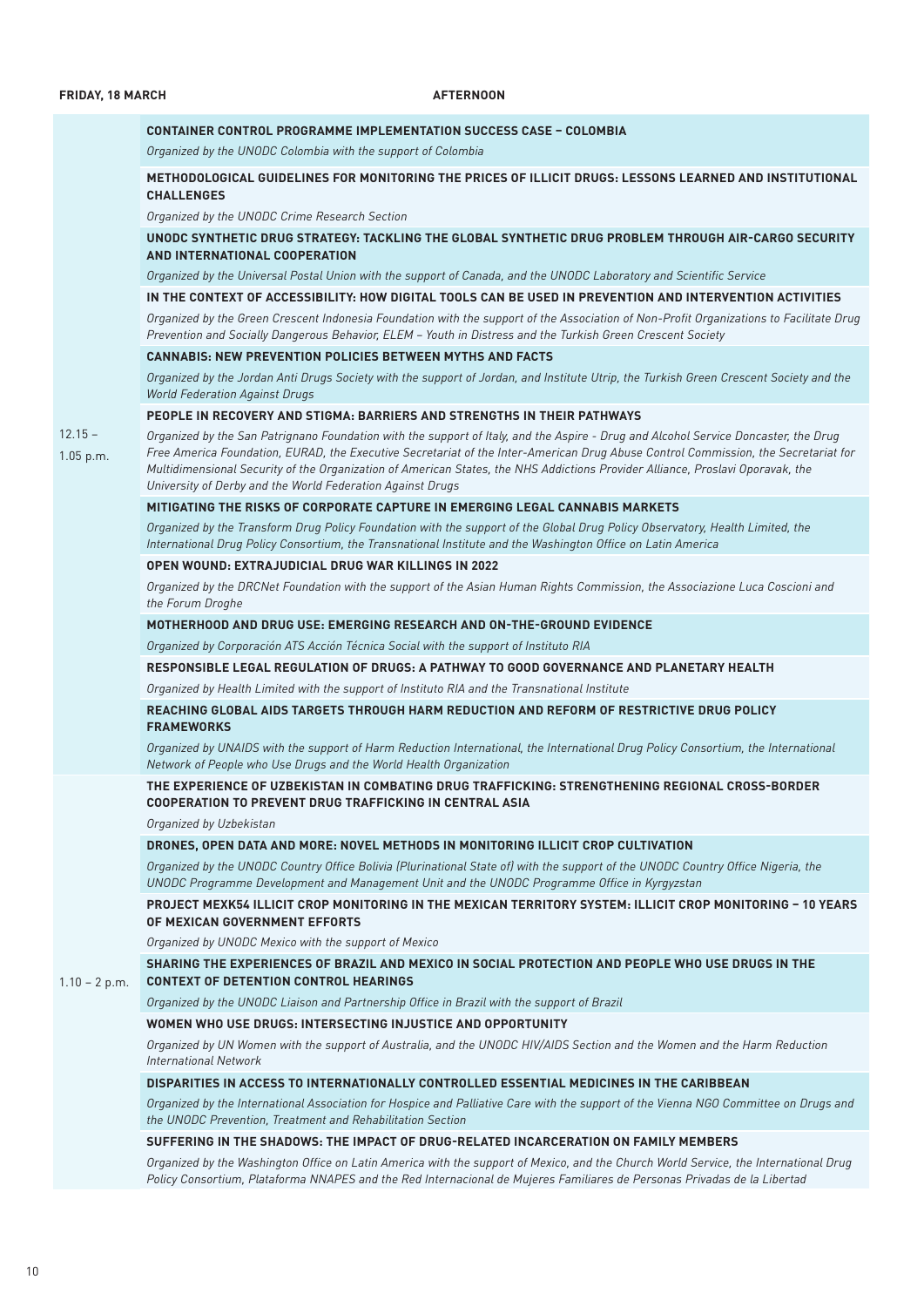#### **ELIMINATING STRUCTURAL RACISM AGAINST AFRICANS AND PEOPLE OF AFRICAN DESCENT IN DRUG POLICY LEGAL FRAMEWORKS AND PRACTICE**

*Organized by the Centro de Estudios Legales y Sociales (CELS) Asociación Civil with the support of the International Service for Human Rights*

#### **DRUG POLICY IN LATIN AMERICA – CHALLENGES FOR PEOPLE WHO USE DRUGS**

*Organized by the Brazilian Harm Reduction and Human Rights Network with the support of the Centro de Convivência É de Lei, Harm Reduction International, the Intercambios Civil Association, the International Drug Policy Consortium and the Washington Office on Latin America*

#### **DRUGS AND ELECTIONS: HOW TO ADVANCE DRUG POLICY REFORM**

*Organized by the Open Society Institute*

# DEMONSTRATIONS

Tuesday, 15 March 2022

4.10 – 4.30 p.m.

Wednesday, 16 March 2022 4.10 – 4.30 p.m.

**DEMONSTRATION OF THE UNITED NATIONS TOOLKIT ON SYNTHETIC DRUGS** *Organized by the UNODC Laboratory and Scientific Service*

Thursday, 17 March 2022 4.10 – 4.30 p.m.

# EVENTS HELD IN THE LEAD-UP TO THE 65TH SESSION OF THE COMMISSION

#### UNODC-WHO INFORMAL SCIENTIFIC NETWORK MEETING (CLOSED ONLINE MEETING)

*Organized by the UNODC Prevention, Treatment and Rehabilitation Section and the World Health Organization. Held on 10 and 11 March 2022 (1-5 p.m.)* 

#### UNODC YOUTH FORUM 2022 (CLOSED ONLINE MEETING)

*Organized by the UNODC Prevention, Treatment and Rehabilitation Section. Held from Monday, 28 February to Friday, 4 March 2022 with multiple sessions each day.*